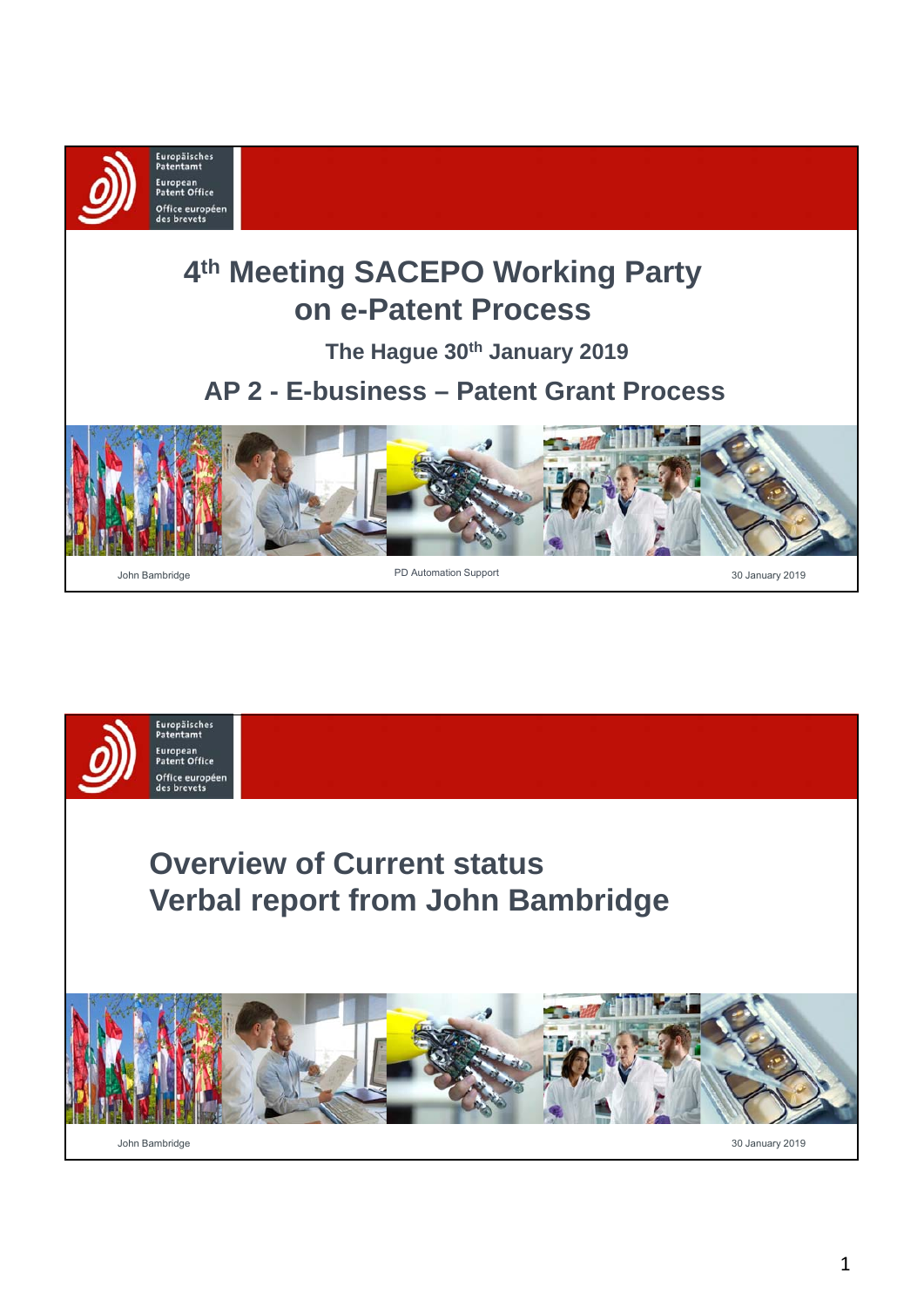

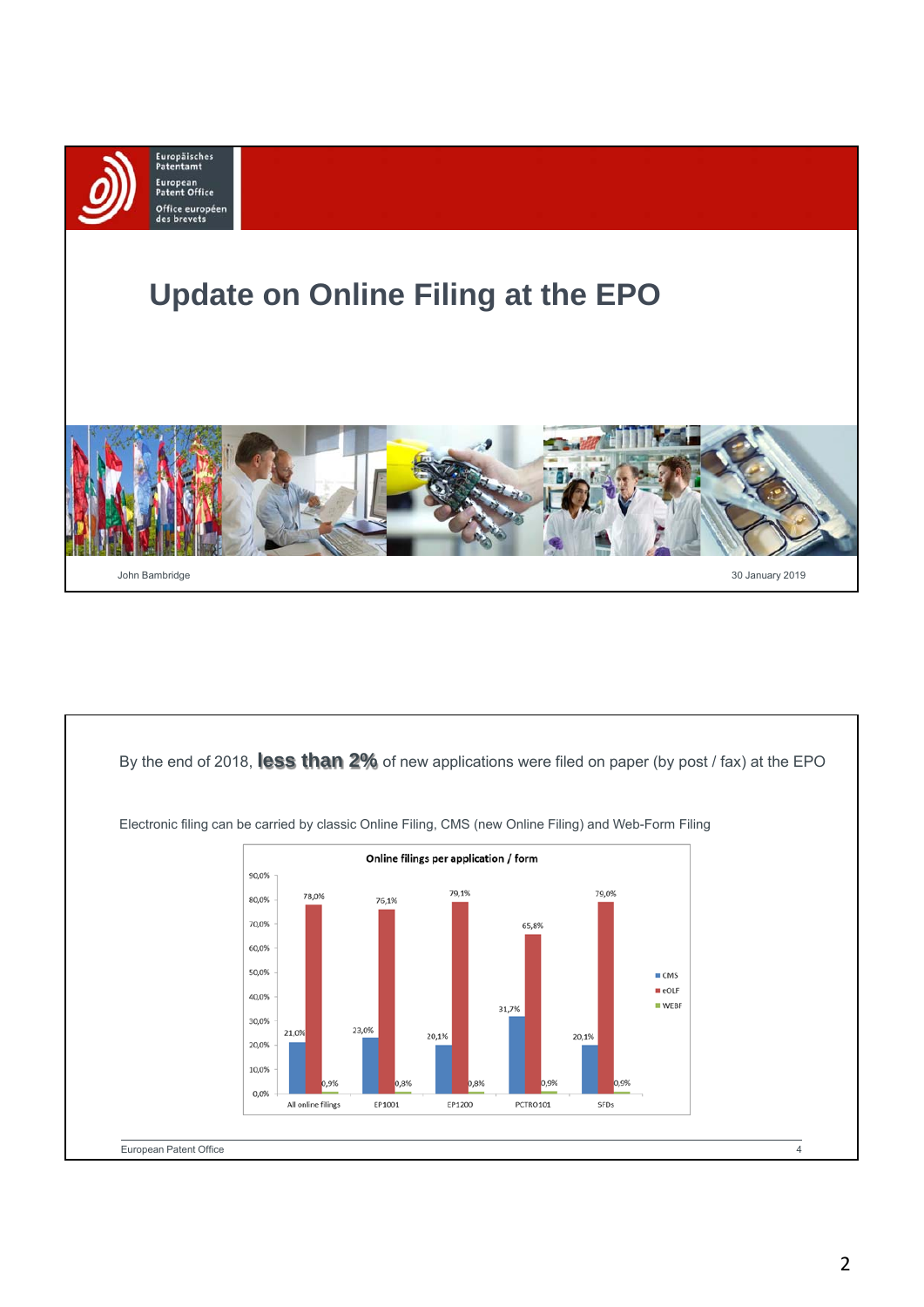#### **Incoming communications**

- **Draine Filing**
- **New Online Filing (CMS)**
- Web-Form Filing

#### Last updates: November 2018

- Minor maintenance
- WIPO-DAS functionality (EP procedure) - PCT-SAFE October update
- 

#### Next updates: April 2019

- 
- WIPO-DAS functionality (PCT procedure) Possibility to indicate a Deposit Account for refunds in the PCT procedure Consolidation of administrative fees
- 
- Increase of filing fee for new applications filed on paper

European Patent Office



 $\overline{5}$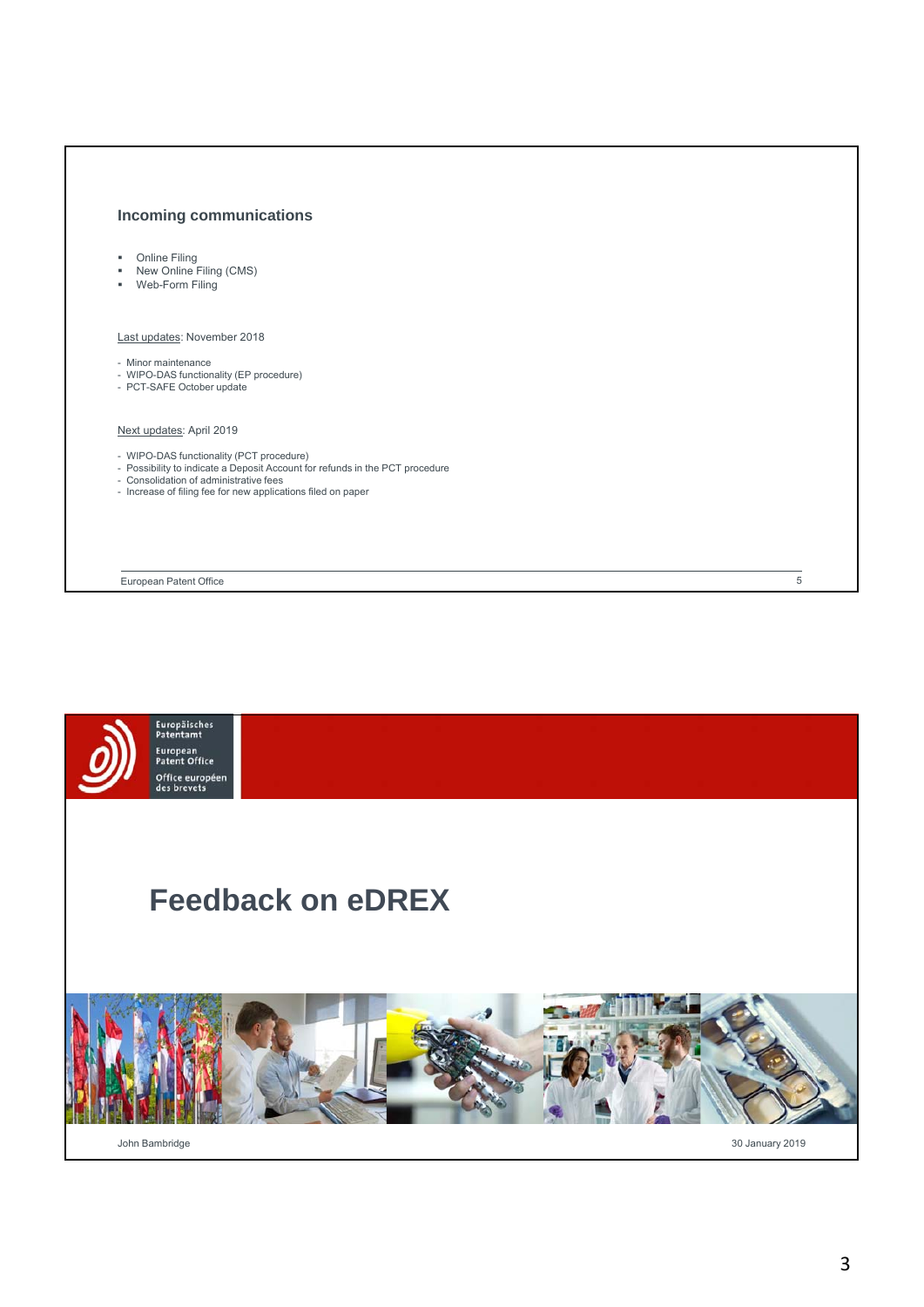

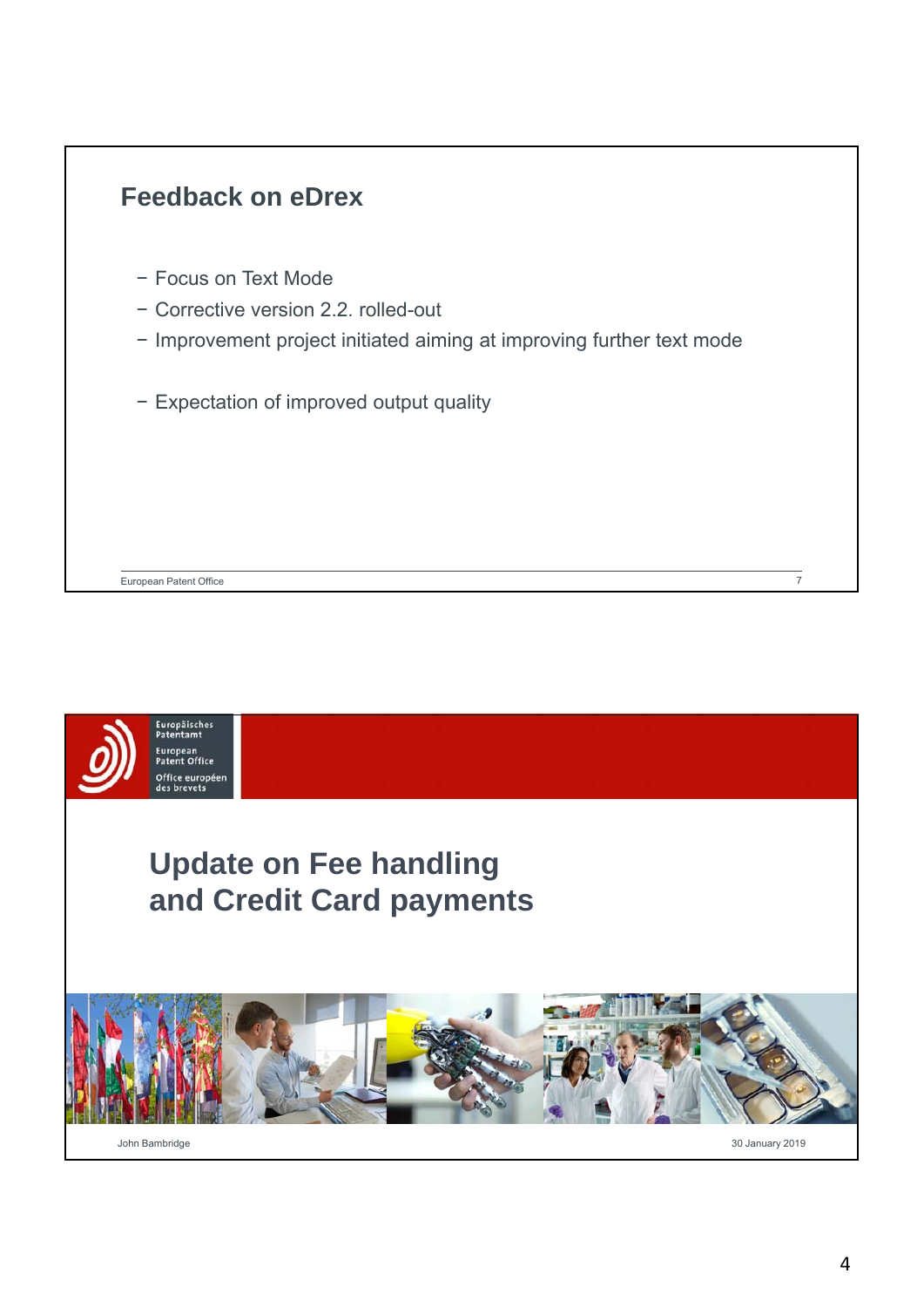